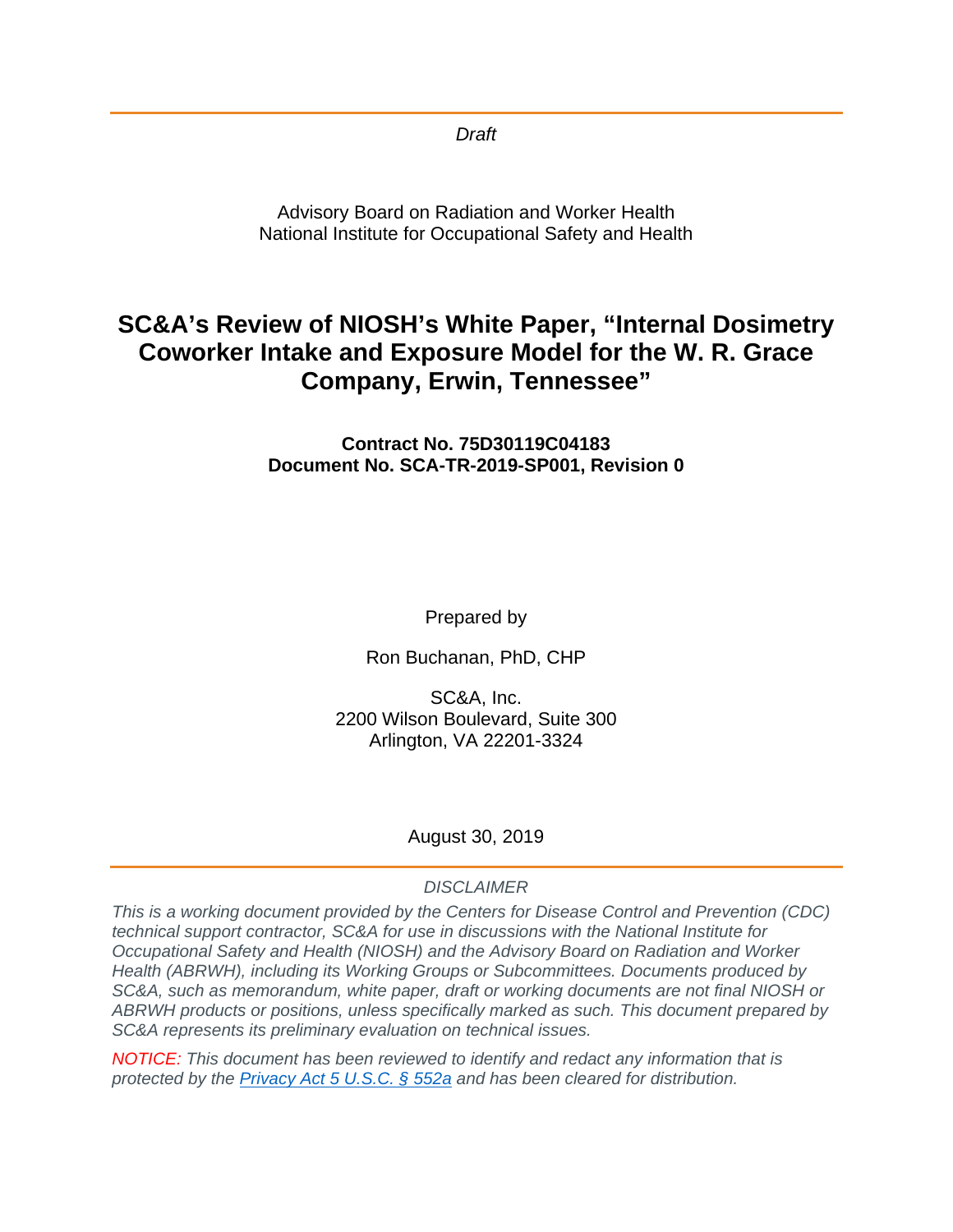| Effective date: 8/30/2019 |  | Revision No. 0 (Draft)   Document No. SCA-TR-2019-SP001 | Page. 2 of 11 |
|---------------------------|--|---------------------------------------------------------|---------------|
|---------------------------|--|---------------------------------------------------------|---------------|

| SC&A, Inc. Technical Support for the Advisory Board on Radiation and Worker Health's Review |  |  |  |
|---------------------------------------------------------------------------------------------|--|--|--|
| of NIOSH Dose Reconstruction Program                                                        |  |  |  |

| <b>Document Title</b>                               | SC&A's Review of NIOSH's White Paper, "Internal Dosimetry Coworker<br>Intake and Exposure Model for the W. R. Grace Company, Erwin,<br>Tennessee" |  |  |
|-----------------------------------------------------|---------------------------------------------------------------------------------------------------------------------------------------------------|--|--|
| <b>Document Number</b>                              | SCA-TR-2019-SP001                                                                                                                                 |  |  |
| <b>Revision Number</b>                              | $0$ (Draft)                                                                                                                                       |  |  |
| <b>Supersedes</b>                                   | N/A                                                                                                                                               |  |  |
| <b>Effective Date</b>                               | August 30, 2019                                                                                                                                   |  |  |
| <b>Task Manager</b>                                 | Ron Buchanan, PhD, CHP                                                                                                                            |  |  |
| <b>Project Manager</b>                              | John Stiver, MS, CHP (signature on file)                                                                                                          |  |  |
| <b>Document Reviewer(s)</b><br>John Stiver, MS, CHP |                                                                                                                                                   |  |  |

### *Record of Revisions*

| <b>Revision Number</b> | <b>Effective Date</b> | <b>Description of Revision</b> |
|------------------------|-----------------------|--------------------------------|
| 0 (Draft)              | 8/30/2019             | Initial Issue                  |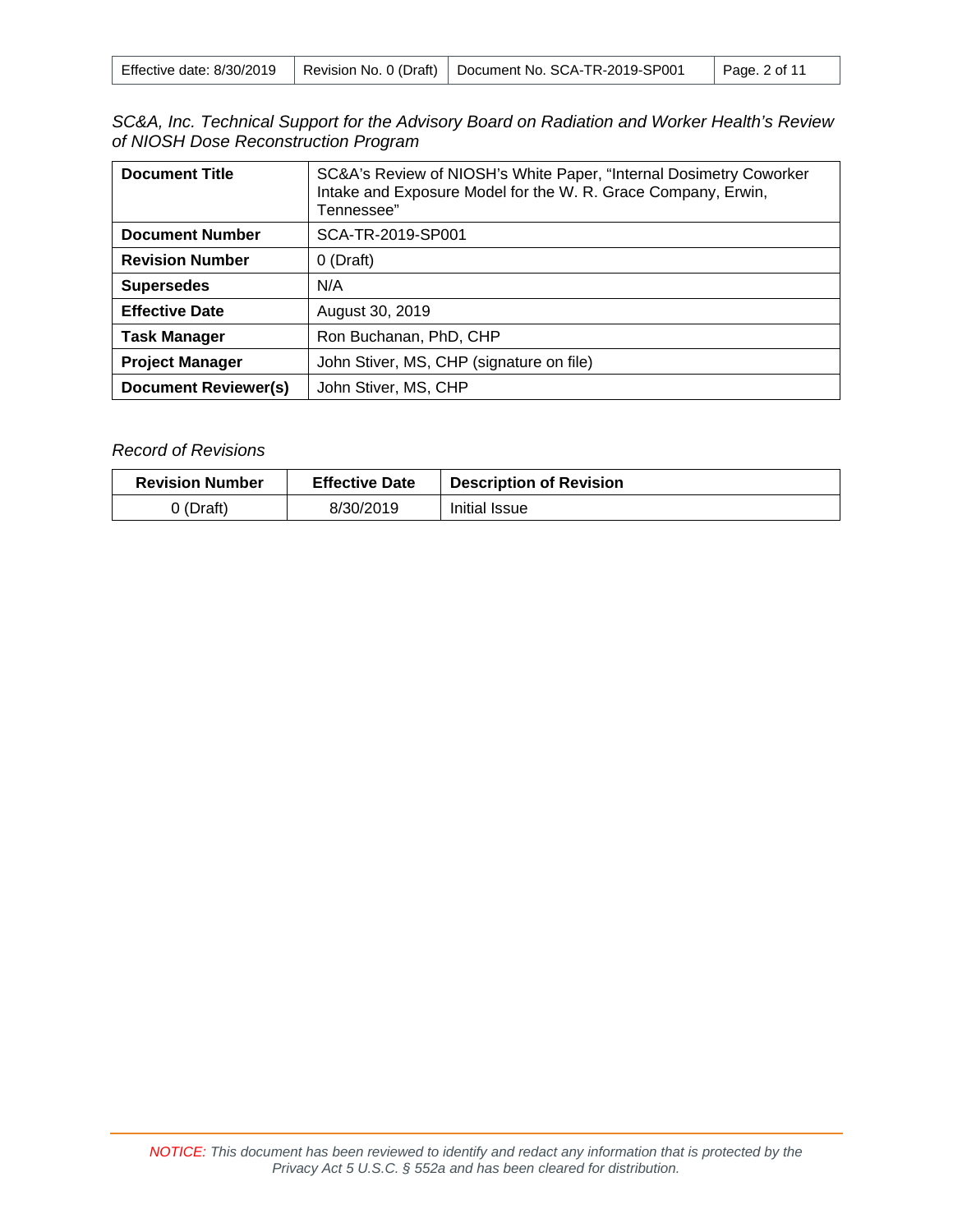| $\mathbf 1$ |     |  |  |  |
|-------------|-----|--|--|--|
| 2           |     |  |  |  |
|             | 2.1 |  |  |  |
|             | 2.2 |  |  |  |
|             | 2.3 |  |  |  |
|             | 2.4 |  |  |  |
| 3           |     |  |  |  |
| 4           |     |  |  |  |
|             | 4.1 |  |  |  |
|             | 4.2 |  |  |  |
|             | 4.3 |  |  |  |
|             | 4.4 |  |  |  |
| 5           |     |  |  |  |
| 6           |     |  |  |  |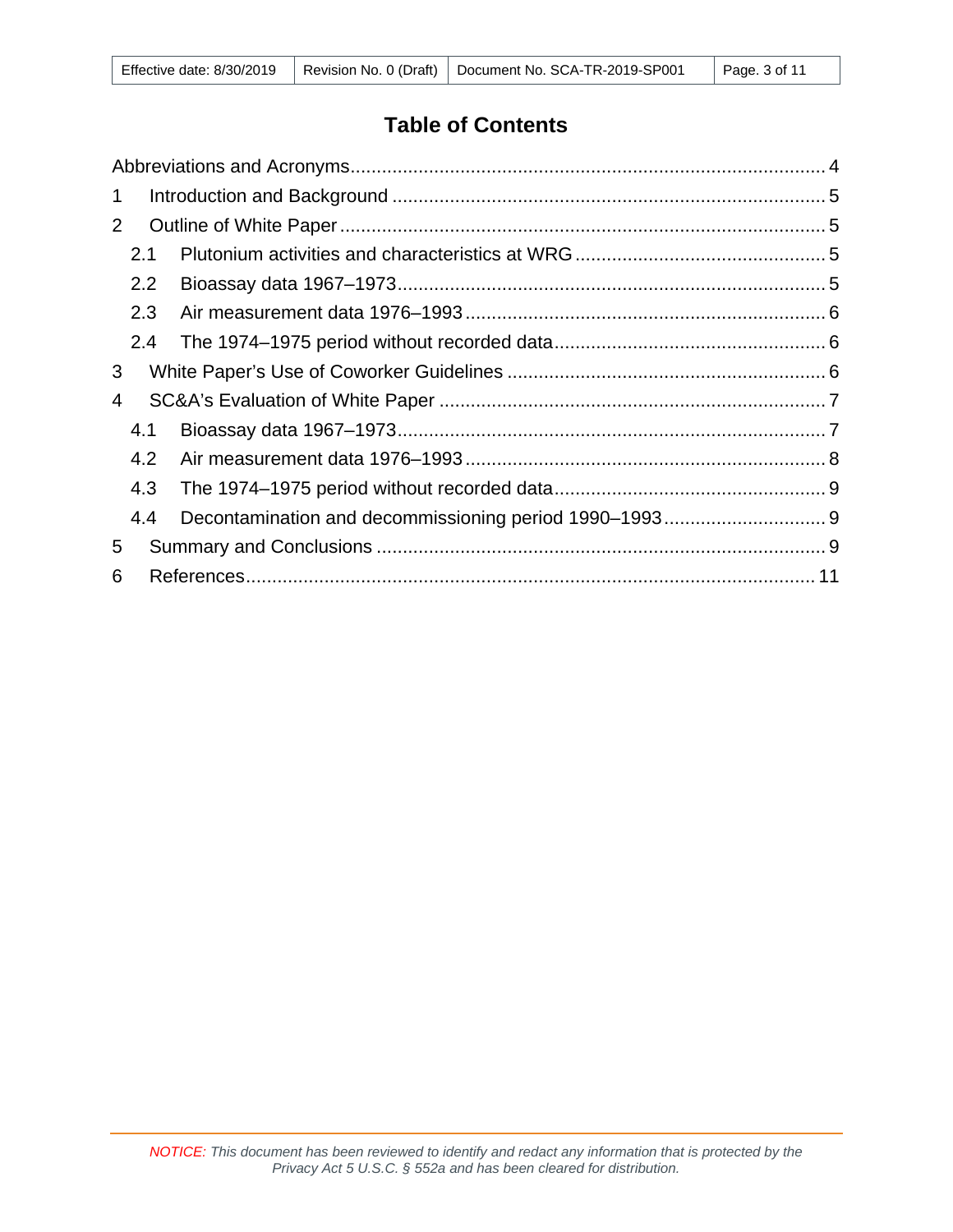# **Abbreviations and Acronyms**

<span id="page-3-0"></span>

| ABRWH, Board   | Advisory Board on Radiation and Worker Health         |
|----------------|-------------------------------------------------------|
| <b>AWE</b>     | <b>Atomic Weapons Employer</b>                        |
| CW             | coworker                                              |
| D&D            | decontamination and decommissioning                   |
| <b>DOE</b>     | U.S. Department of Energy                             |
| dpm/d          | disintegrations per minute per day                    |
| <b>DR</b>      | dose reconstruction                                   |
| <b>IMBA</b>    | <b>Integrated Modules for Bioassay Analysis</b>       |
| m <sup>3</sup> | cubic meter                                           |
| <b>MPC</b>     | maximum permissible concentration                     |
| $\mu$ Ci/mL    | microcurie per milliliter                             |
| <b>NFS</b>     | <b>Nuclear Fuel Services</b>                          |
| <b>NIOSH</b>   | National Institute for Occupational Safety and Health |
| <b>NOCTS</b>   | NIOSH OCAS Claims Tracking System                     |
| <b>ORAUT</b>   | Oak Ridge Associated Universities Team                |
| <b>OTIB</b>    | <b>ORAUT</b> technical information bulletin           |
| <b>SEC</b>     | <b>Special Exposure Cohort</b>                        |
| <b>WRG</b>     | W. R. Grace                                           |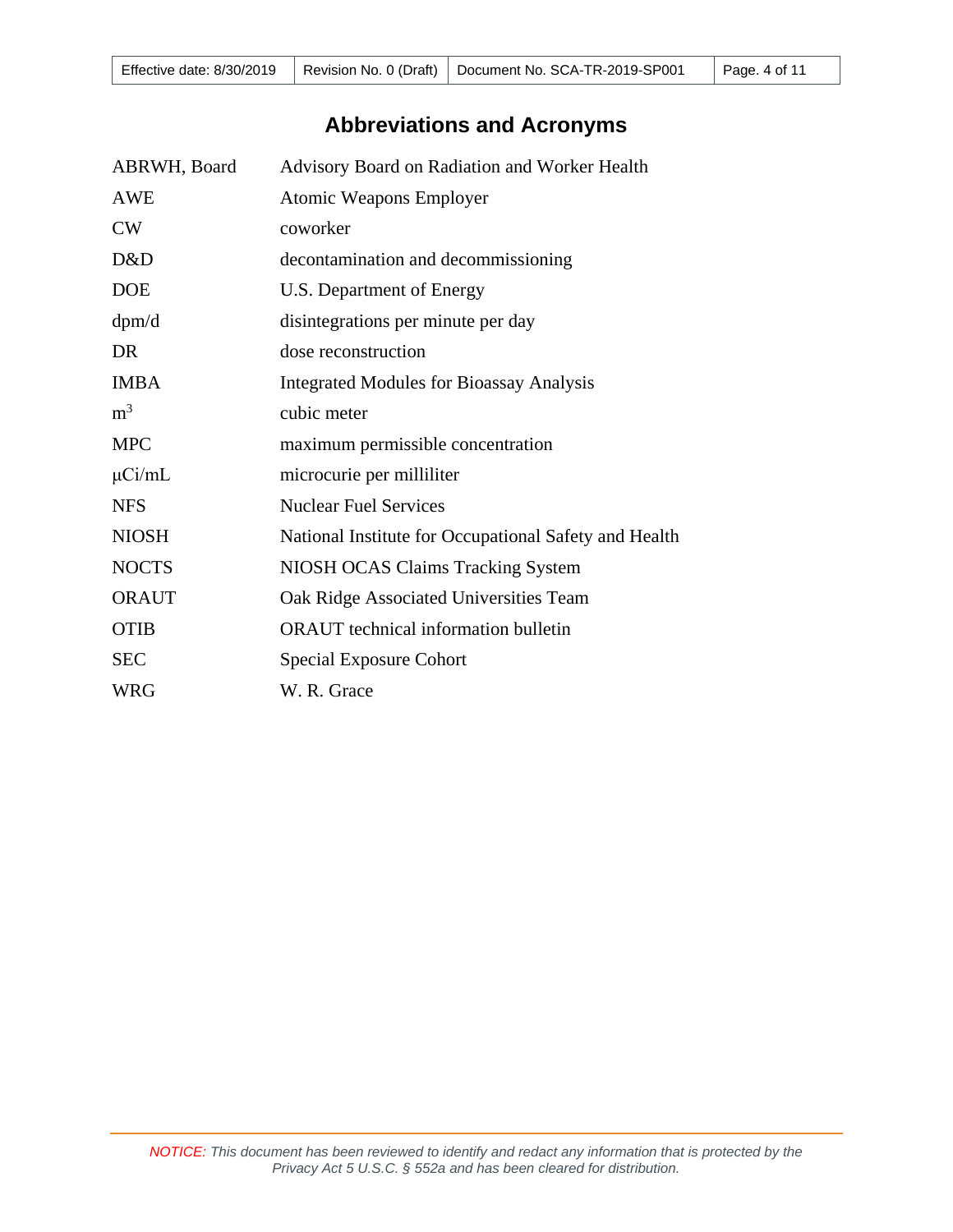# <span id="page-4-0"></span>**1 Introduction and Background**

W. R. Grace Company (WRG) was an Atomic Weapons Employer (AWE) facility from 1958 through 1970 with an AWE residual contamination period from 1971 through March 1, 2011. The National Institute for Occupational Safety and Health (NIOSH) issued on March 1, 2019, the white paper *Internal Dosimetry Coworker Intake and Exposure Model for the W. R. Grace Company, Erwin, Tennessee* (NIOSH, 2019; hereafter referred to as the "white paper"). The purpose of the white paper was to develop plutonium intake data from recorded coworker (CW) bioassay data and air concentration measurements to assign intake values to workers with gaps in their plutonium bioassay data or for workers that should have been monitored for plutonium.

NIOSH used recorded bioassay plutonium data from the period of 1967–1973 and gross-alpha air concentration measurements from the period of 1976–1993 to predict the potential intakes of plutonium (as Pu-239), solubility Types M and S, for the plant production period (1965–1973) and plant residual period (1974–2011) at WRG. SC&A was tasked on March 20, 2019, to review the white paper.

# <span id="page-4-1"></span>**2 Outline of White Paper**

## <span id="page-4-2"></span>**2.1 Plutonium activities and characteristics at WRG**

- Table 1, page 7, of the white paper provides a timeline and summary of the plutonium activities at WRG (1964–2009).
- Tables 2 and 3, page 8, of the white paper provide a summary of the quantities and types of plutonium processed at WRG.
- Table 4, page 10, of the white paper provides a summary of the radionuclide assumptions used to develop the CW model.

## <span id="page-4-3"></span>**2.2 Bioassay data 1967–1973**

- **Source of plutonium bioassay data** Because no electronic database for plutonium bioassays existed at WRG, NIOSH used the plutonium bioassay data from claims in the NIOSH OCAS Claims Tracking System (NOCTS) to perform a CW intake analysis for the 1967 to 1973 period of WRG's plutonium production. The derived intake rates for 1967 were extended back to include the period of plutonium operation of January 1, 1965, through 1966.
- **Analyses of plutonium bioassay data**  Attachment B of the white paper provides instructions for how to organize and sort the bioassay data from NOCTS to determine the annual excretion rates. The recorded data were obtained from gross alpha counting of urine samples; it was assumed the radioactive material was plutonium for dose reconstruction (DR) purposes. Attachment A of the white paper develops the analyses of the plutonium bioassay data from NOCTS. Table A-1, page 18, summarizes the urinary excretion rates, in disintegrations per minute per day (dpm/d), obtained from the analyses of the bioassay data for the period 1967–1973.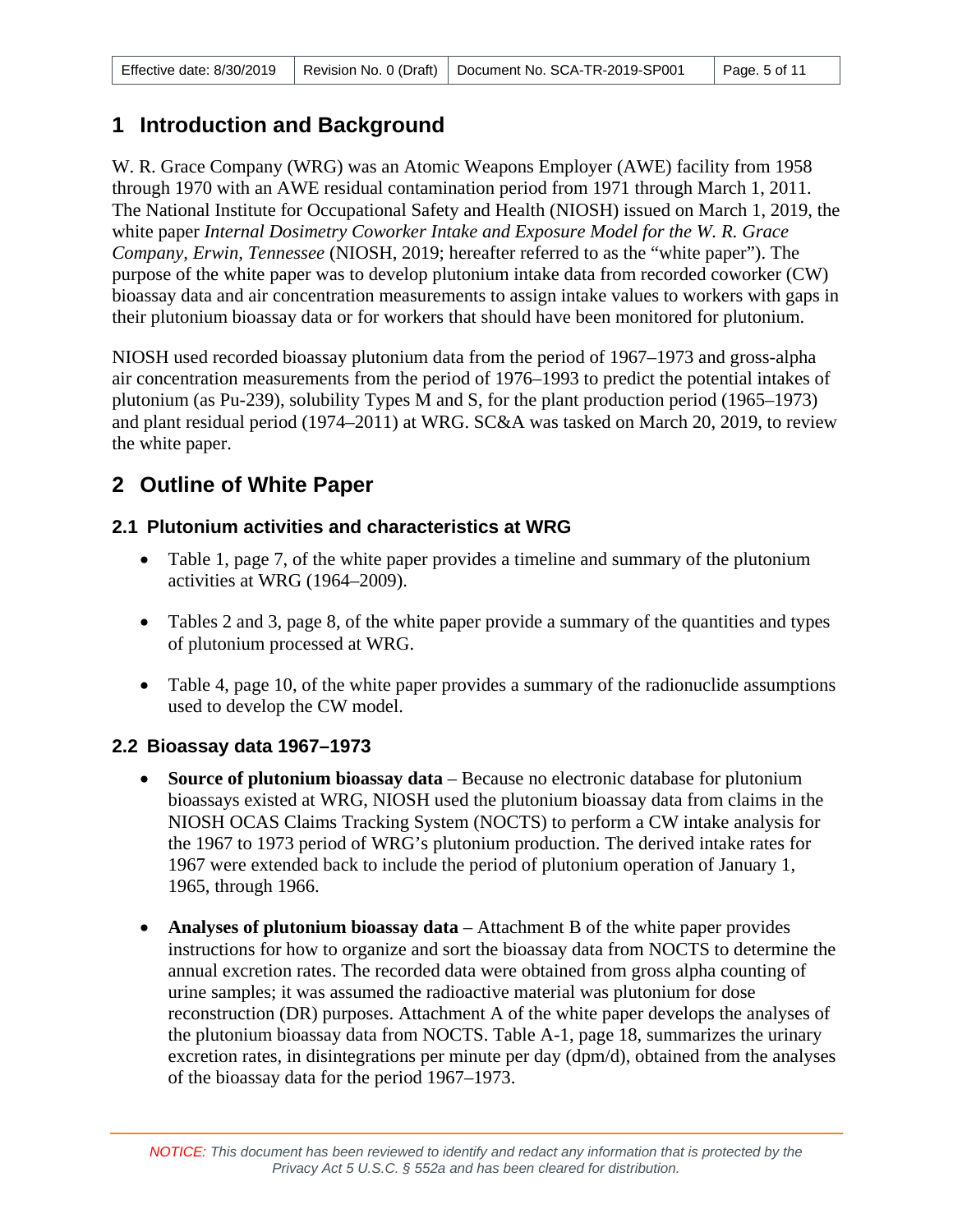• **Projection of potential plutonium intakes using urinalyses data** – Figures A-2 through A-16 in attachment A provide results obtained using the Integrated Modules for Bioassay Analysis (IMBA) program to project the potential intake values if using the bioassay results from table A-1. The resulting intake values are summarized in tables A-2 and A-3, page 19, and reproduced in tables 5 and 6, page 11, including a back extrapolation to 1965–1966.

### <span id="page-5-0"></span>**2.3 Air measurement data 1976–1993**

- **Source of air concentration measures** There were gross alpha air concentration data taken in the plutonium areas at WRG and recorded in terms of percent of maximum permissible concentration (MPC) for the period 1976–1993.
- **Analyses of air measurement data**  Attachment C of the white paper presents an outline of the analyses of the MPC data. Table C-2, page 32, summarizes the annual air concentration data.
- **Intake modeling** Attachment C briefly discusses the lognormal distribution fit of the air concentration data necessary to obtain the plutonium intake rates, which are summarized in table C-3, page 33, and reproduced in table 7, page 12, including a forward extrapolation to the period 1994–2011.

### <span id="page-5-1"></span>**2.4 The 1974–1975 period without recorded data**

There were not significant bioassay or air monitoring data during the period 1974–1975 to create a CW model for plutonium intakes at WRG. Therefore, NIOSH used an exponential decay curve fit between the intake rate for 1973 (from bioassay data) and the intake rate for 1976 (from measured air concentrations) to create intake rates for the years 1973 and 1974, according to methods recommended in ORAUT-OTIB-0070, *Dose Reconstruction During Residual Radioactivity Periods at Atomic Weapons Employer Facilities*, revision 01 (NIOSH, 2012). Table 8, page 13, in the white paper lists these intake rates for Type M plutonium and table 9, page 13, for Type S plutonium.

# <span id="page-5-2"></span>**3 White Paper's Use of Coworker Guidelines**

The *Draft Criteria for the Evaluation and Use of Coworker Datasets*, revision 4 (NIOSH, 2015) outlines NIOSH's CW data guidelines (hereafter referred to as the "Guide"). The four major criteria are (1) data adequacy, (2) data completeness, (3) review and analysis of monitoring program data, and (4) evaluation of stratification.

The white paper was evaluated for compliance with these general guidelines as outlined below.

**1. Section 2.1 of Guide: Data adequacy –** The bioassay data were specifically analyzed for plutonium. The air monitoring data gross alpha counting was assumed to be all plutonium. These data provided for adequate information to project potential plutonium intakes.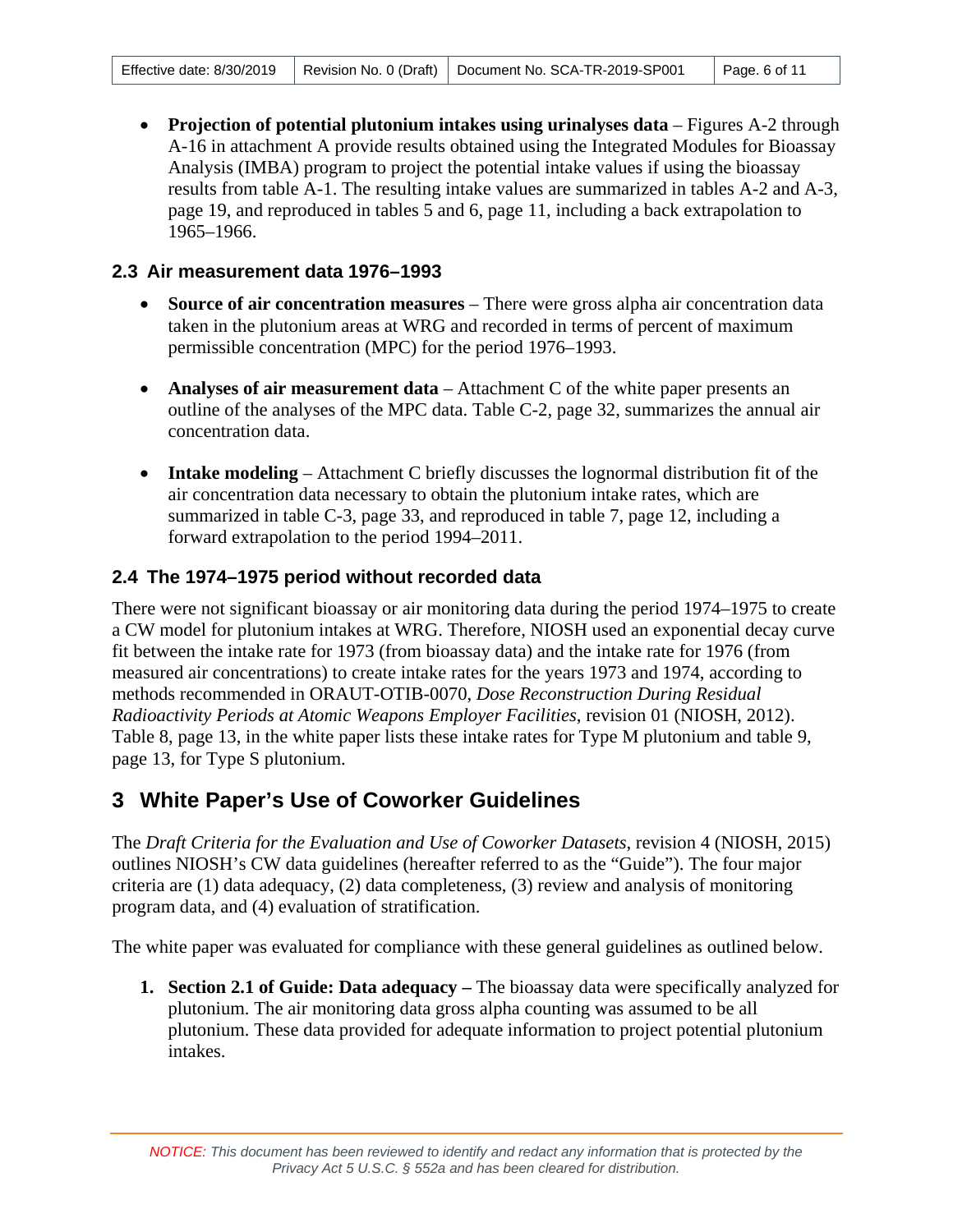- **2. Section 2.2 of Guide: Data completeness –** Most of the years of concern had some monitoring data. While the number of annual bioassays listed in table A-1, page 18, and the number of air samples listed in table C-2, page 32, are small compared to some U.S. Department of Energy (DOE) sites, they are useful for developing CW data for small AWE sites such as WRG, where a relatively small number of workers were potentially exposed to plutonium processed in limited and known areas (a minimum of 15 to 30 data points per time interval, or less for smaller operations, is recommended in NIOSH, 2015, page 7).
- **3. Section 3.0 of Guide: Review and analysis of monitoring program data –** Attachment B of the white paper provides a record of instruction concerning the manipulation of the recorded data used to develop the CW data.
	- **Section 3.1 of Guide: Application of monitoring data to unmonitored workers –** Attachment D of the white paper discusses the plutonium bioassay program and its application to unmonitored workers for production and post-production periods and the decontamination and decommissioning (D&D) period.
	- **Section 3.2 of Guide: Analysis and application to the unmonitored population –** Attachment A of the white paper discusses the analyses of the recorded data and the derivation and application of the CW excretion and intake data. According to page 17 of the whitepaper "After extraction, these data were subjected to a 100% review for transcription errors and corrected as necessary."
	- **Section 3.3 of Guide: Time interval of the modeled data –** The gaps (1965–1966 and 1974–1975) in the available data are relatively small for plutonium compared to the years that data are available, as discussed in section 3.3.4 (pages 24–25) of ORAUT-OTIB-0060, revision 02, *Internal Dose Reconstruction* (NIOSH, 2018) and did not exceed 3 years as recommended in section 3.3 (page 10) of NIOSH (2015).
- **4. Section 4.0 of Guide: Evaluation of stratification –** According to page 19 of the white paper, statistical analysis of the plutonium gross alpha bioassay data was performed in accordance with ORAUT-RPRT-0053, revision 02, *Analysis of Stratified Coworker Datasets* (NIOSH, 2014). However, considering the limited number of workers and work areas involved in the handling of plutonium at the WRG facility, the most likely exposed workers were monitored, and stratification is not indicated, or practical, as discussed in section 4.0, page 10, of NIOSH (2015).

# <span id="page-6-0"></span>**4 SC&A's Evaluation of White Paper**

The following summarizes SC&A's review of the white paper.

## <span id="page-6-1"></span>**4.1 Bioassay data 1967–1973**

SC&A reviewed the spreadsheets containing the plutonium bioassay data, which were derived from the NOCTS claim files that NIOSH used to perform excretion analysis for the period of plutonium production at WRG from 1967 to 1973. SC&A evaluated the methods, analyses, and IMBA runs used in attachment A of the white paper to derive the excretion rates (table A-1) and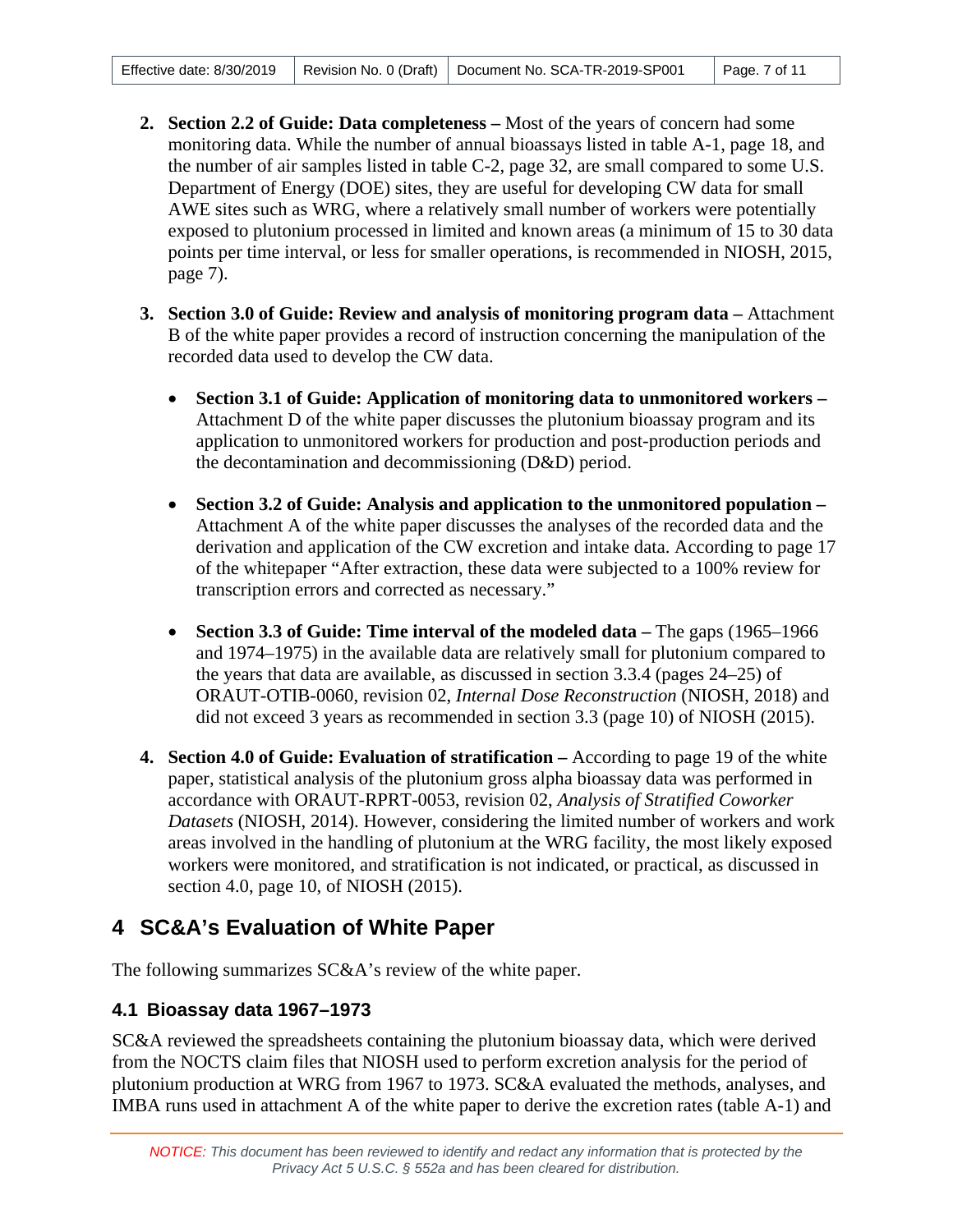| Effective date: 8/30/2019 |  | Revision No. 0 (Draft)   Document No. SCA-TR-2019-SP001 | $\vert$ Page. 8 of 11 |
|---------------------------|--|---------------------------------------------------------|-----------------------|
|---------------------------|--|---------------------------------------------------------|-----------------------|

the intake values (tables A-2 and A-3) and did not identify any errors or inappropriate assumptions. Tables 5 and 6, page 11, of the white paper summarize the derived intake rates. The intake values for 1967 were extended back to include the period of plutonium operations, January 1, 1965, through December 31, 1966, when no plutonium bioassay data were available. Therefore, SC&A had the following observation:

### **Observation 1: Extension of 1967 data to include 1965 and 1967**

NIOSH stated on page 36 of the white paper, "The coworker intake rates for the 1967 through 1968 period should be used for 1965 and 1966 because no other data are available for that period." The absence of data does not provide very strong support for back-extending the 1967 data to cover the earlier period, especially since this was not a gap, but instead a beginning of operations with no intake data. A more detailed analysis addressing this issue and explaining why the earlier potential exposures were similar to, or no greater than, the 1967 exposures would have added support to this assumption. The importance of this issue is somewhat mitigated by the fact that an existing WRG Special Exposure Cohort (SEC) class for that period extends through 1970. That SEC class, however, was not based on the inability to recreate plutonium intake.

### <span id="page-7-0"></span>**4.2 Air measurement data 1976–1993**

SC&A evaluated the gross alpha air concentration data and the methods, analyses, and assumptions used by the white paper in attachment C to derive potential intakes. SC&A analyses did not identify any errors or inappropriate assumptions. Table C-2 (page 32) of the white paper summarizes the derived annual air concentration data, and table C-3 (page 33) lists the 50th and 95th percentile intake values. However, SC&A did have the following observation:

### **Observation 2: Use of 30 percent and 3.9 percent factor unclear**

NIOSH states on page 37 of the white paper:

The intakes from the 1976-1987 period were based on a concentration of  $6.0 \times 10^{-13}$  µCi/mL [microcurie per milliliter], or 30% of the MPC of plutonium, while the intakes for the 1988-1993 period were based on a concentration of  $7.8 \times 10^{-14}$  µCi/mL, or 3.9% of the MPC. The site was using an MPC of  $2 \times 10^{-12} \mu$ Ci/mL.

It appears that the value of 30 percent was obtained from the 95th percentile value of 0.2994 MPC listed in figure C-1, page 34, and that the value of 3.9 percent was obtained from the 95th percentile value of 0.03877 MPC listed in figure C-2, page 35, of the white paper. However, the white paper does not explain why the 95th percentile inhalation intake value of 8.741 dpm/d (instead of  $0.30 \times 4.44$  dpm/m<sup>3</sup> (cubic meter)  $\times 1.2$  m<sup>3</sup> per day  $\times 8$  hour per day = 12.79 dpm/d) is listed in table 7, page 12, and table C-3, page 33, for 1976–1987. Likewise, why is the 95th percentile inhalation intake value of 1.132 dpm/d (instead of 0.039  $\times$  4.44 dpm/m<sup>3</sup>  $\times$ 1.2 m<sup>3</sup> per day  $\times$  8 hours per day = 1.66 dpm/d) listed in table 7, page 12, and table C-3, page 33, for 1988–1993? One possible explanation is that NIOSH adjusted the intake values of 12.79 dpm/d from figure C-1 and 1.132 dpm/d from figure C-2 by an exposure factor of  $(250 \text{ day})/(365 \text{ day})$ , which would have resulted in the values of 8.74 dpm/d and 1.13 dpm/d as listed in tables 7 and C-3. However, this is not stated in the white paper.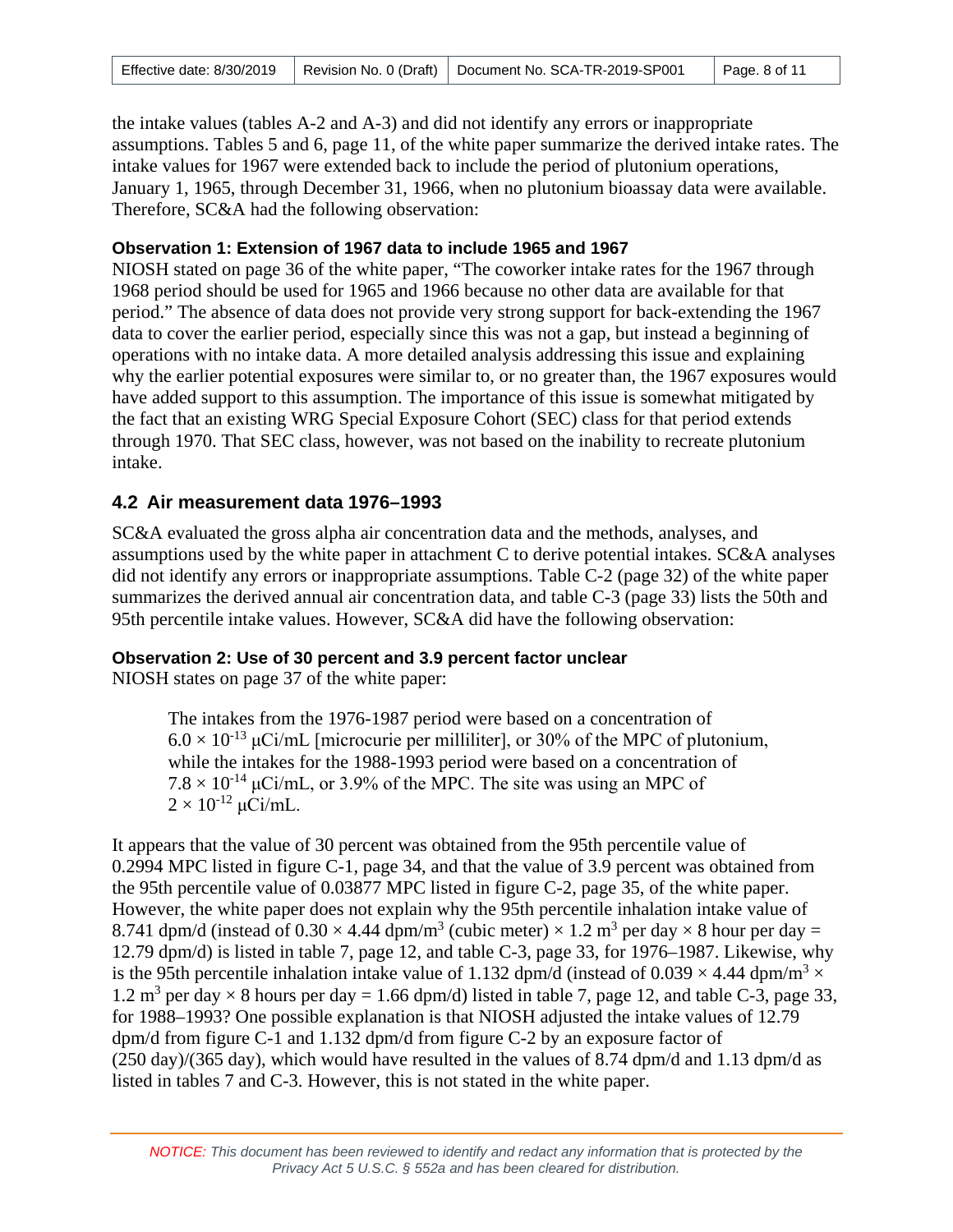### <span id="page-8-0"></span>**4.3 The 1974–1975 period without recorded data**

SC&A evaluated the 1973 bioassay and 1976 gross alpha air concentration data and the methods, analyses, and assumptions used by the white paper on pages 13 and 14 to derive potential plutonium intake rates for the 1974–1975 data gap. SC&A analyses did not identify any errors or inappropriate assumptions. NIOSH analyses were performed correctly according to ORAUT-OTIB-0070 (NIOSH, 2012), using Equation 4-1, page 15, and recommendations in table 5-1, page 16. Table 8, page 13, of the white paper lists the derived 95th percentile intake values for Type M plutonium, and table 9, page 13, for Type S plutonium. SC&A did not identify any findings or observations in this section.

### <span id="page-8-1"></span>**4.4 Decontamination and decommissioning period 1990–1993**

The white paper does not address the D&D period in detail, except to mention on page 6 that individual bioassay data are presumed sufficient for all workers exposed to plutonium during the D&D period, and to provide a short discussion concerning radiological monitoring during the D&D period in attachment D, page 40. SC&A reviewed the bioassay data for the D&D period and found that approximately 16 workers submitted approximately 200 urine bioassay samples, which were analyzed for Pu-239 and total plutonium. A review of the urinalyses indicated that they were conducted on approximately quarterly bases. SC&A did not locate any in vivo lung count data in NIOSH's bioassay files for the D&D period. SC&A had the following observation:

### **Observation 3: Were in vivo bioassays required or performed for D&D workers?**

SC&A reviewed the referenced Nuclear Fuel Services, *Plutonium Facilities, Decommissioning Project Plan, Condition Addendum* (NFS, 1989, PDF page 170), that states:

Bioassay frequencies, at a minimum, will be quarterly for urine/fecal samples and annually for invivo lung counting.

It is not completely clear from this statement if the bioassay method could be urine/fecal sampling performed quarterly or in vivo lung counts performed annually, or if both were required.

# <span id="page-8-2"></span>**5 Summary and Conclusions**

SC&A's review of the white paper found that NIOSH used the recommended methods, per approved appropriate procedural documents, to derive reasonable CW data from the available recorded bioassay and air monitoring data. SC&A did not identify any findings, but did have three observations:

• **Observation 1: Extension of 1967 data to include 1965 and 1967** – NIOSH stated on page 36 of the white paper, "The coworker intake rates for the 1967 through 1968 period should be used for 1965 and 1966 because no other data are available for that period." The absence of data does not provide very strong support for back-extending the 1967 data to cover the earlier period, especially since this was not a gap, but instead a beginning of operations with no intake data. A more detailed analysis addressing this issue and explaining why the earlier potential exposures were similar to, or no greater than, the 1967 exposures would have added support to this assumption. The importance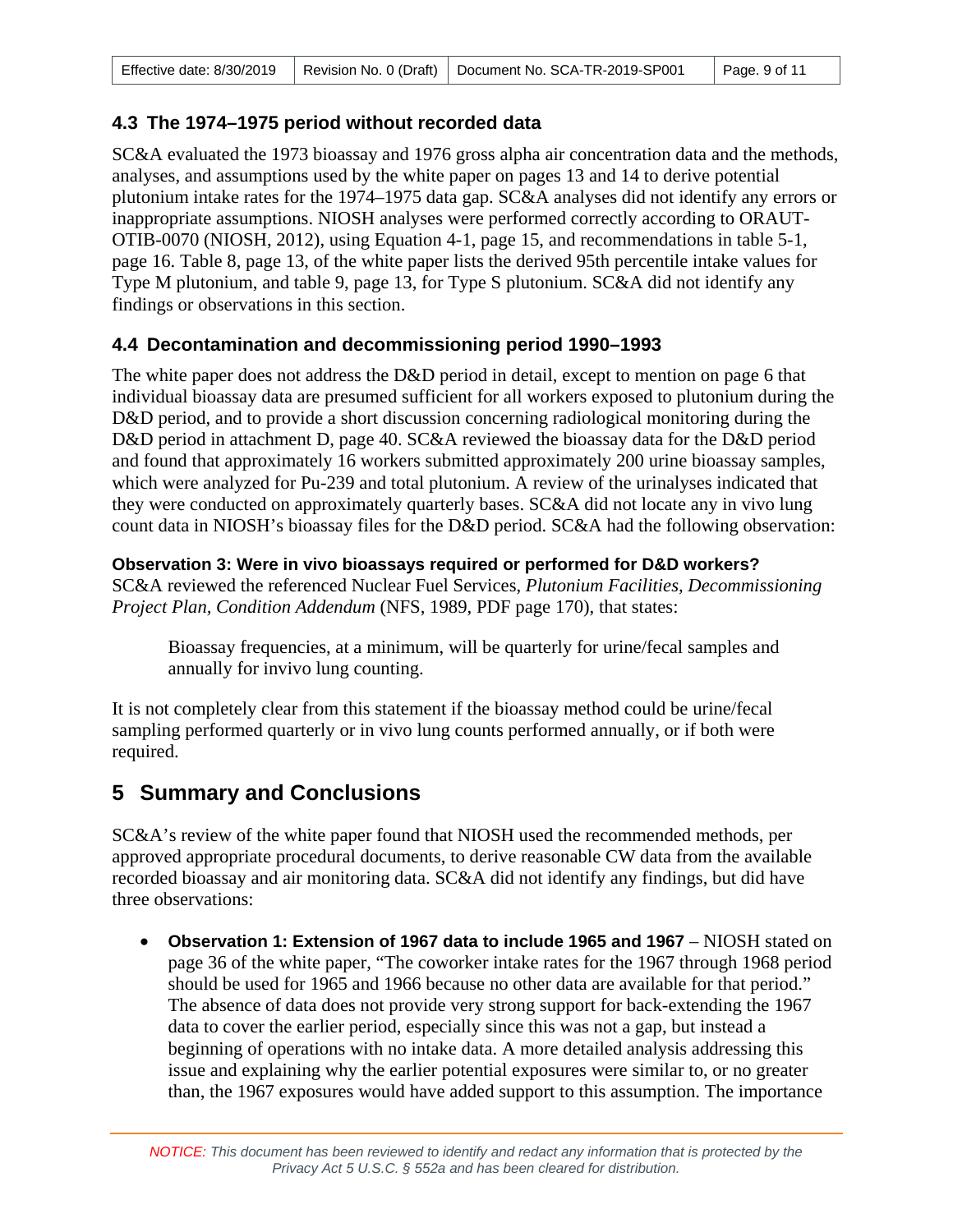of this issue is somewhat mitigated by the fact that an existing WRG SEC class for that period extends through 1970. That SEC class, however, was not based on the inability to recreate plutonium intake.

• **Observation 2: Use of 30 percent and 3.9 percent factor unclear** – NIOSH states on page 37 of the white paper:

> The intakes from the 1976-1987 period were based on a concentration of  $6.0 \times 10^{-13}$  µCi/mL, or 30% of the MPC of plutonium, while the intakes for the 1988-1993 period were based on a concentration of  $7.8 \times 10^{-14}$ μCi/mL, or 3.9% of the MPC. The site was using an MPC of  $2 \times 10^{-12}$ μCi/mL.

It appears that the value of 30 percent was obtained from the 95th percentile value of 0.2994 MPC listed in figure C-1, page 34, and that the value of 3.9 percent was obtained from the 95th percentile value of 0.03877 MPC listed in figure C-2, page 35, of the white paper. However, the white paper does not explain why the 95th percentile inhalation intake value of 8.741 dpm/d (instead of  $0.30 \times 4.44$  dpm/m<sup>3</sup>  $\times$  1.2 m<sup>3</sup> per day  $\times$  8 hour per day  $= 12.79$  dpm/d) is listed in table 7, page 12, and table C-3, page 33, for 1976– 1987. Likewise, why is the 95th percentile inhalation intake value of 1.132 dpm/d (instead of  $0.039 \times 4.44$  dpm/m<sup>3</sup>  $\times$  1.2 m<sup>3</sup> per day  $\times$  8 hours per day = 1.66 dpm/d) listed in table 7, page 12, and table C-3, page 33, for 1988–1993? One possible explanation is that NIOSH adjusted the intake values of 12.79 dpm/d from figure C-1 and 1.132 dpm/d from figure C-2 by an exposure factor of (250 day)/(365 day), which would have resulted in the values of 8.74 dpm/d and 1.13 dpm/d as listed in tables 7 and C-3. However, this is not stated in the white paper.

• **Observation 3: Were in vivo bioassays required or performed for D&D workers?** – SC&A reviewed the referenced Nuclear Fuel Services, *Plutonium Facilities, Decommissioning Project Plan, Condition Addendum* (NFS, 1989, PDF page 170), that states:

> Bioassay frequencies, at a minimum, will be quarterly for urine/fecal samples and annually for invivo lung counting.

It is not completely clear from this statement if the bioassay method could be urine/fecal sampling performed quarterly or in vivo lung counts performed annually, or if both were required.

SC&A performed a focused review of the white paper to evaluate if the appropriate methods and procedures were used to analyze the available data and to derive internal CW intake values for WRG workers potentially exposed to plutonium during the period 1965–2011. This review did not include evaluating the numerous related NIOSH documents used in CW data development, as this would be beyond the tasking of this review.